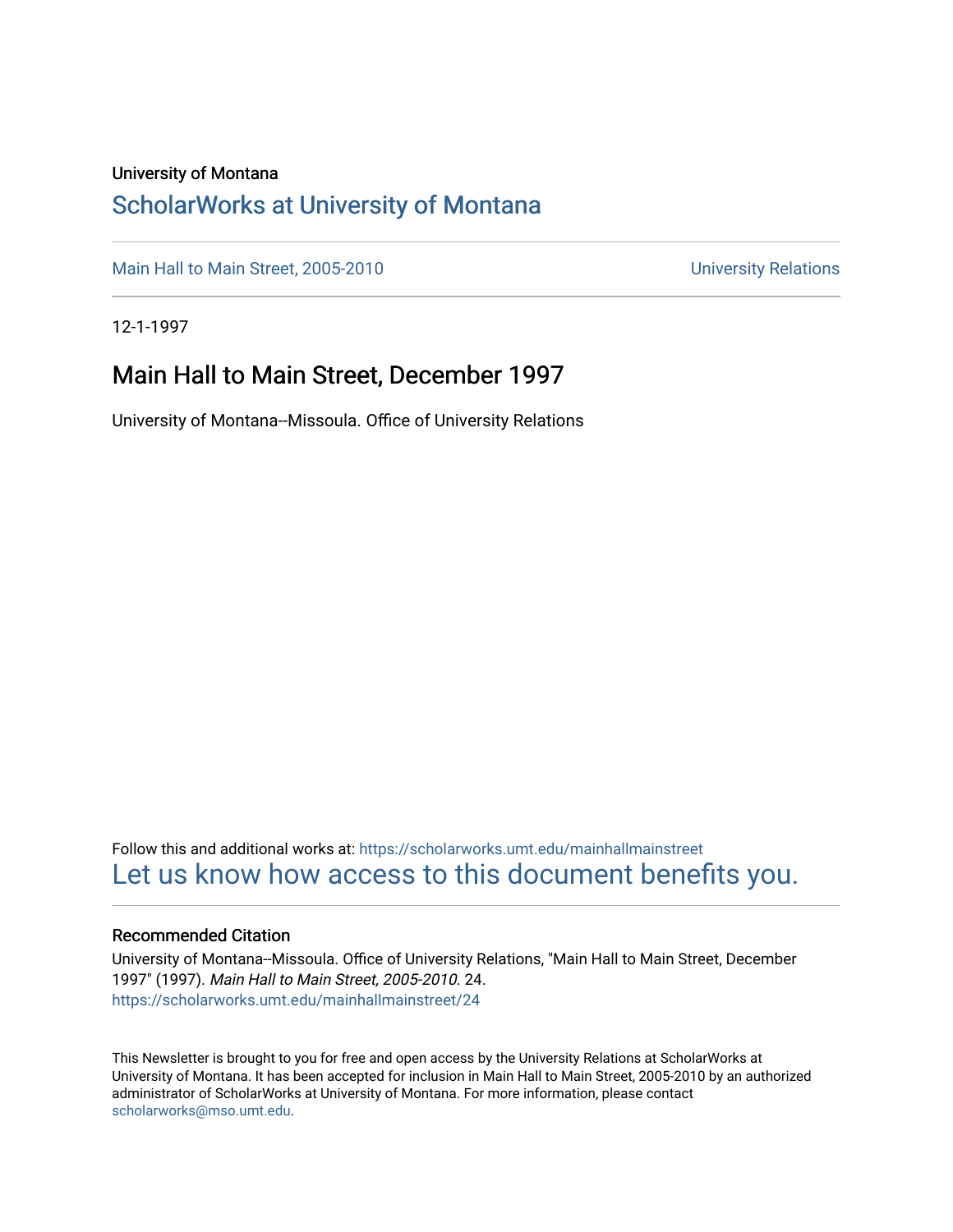Jody Allison Bunnell - Mansfield Library **Archives**



I H

Vol. 3, No. 6

**Connecting Campus and Community Connecting Campus and Community** December 1997

### **Financial aid workshop offered**

**n** upcoming event at The University of Montana will reveal some hidden secrets for dealing with the financial aid process.

High school students and their parents are invited to attend Financial Aid Night Tuesday, Jan. 13, in the UniversityCenterBallroom. Mick Hanson, UM financial aid director, will walk through the Free Application for Federal Student Aid form to help eliminate some of the frustration and confusion that come with applying for federal financial student aid. Refreshments will be served at 6:30 p.m., and the presentation will begin promptly at 7 p.m.

UM and its affiliated campuses will have representatives available to answer questions about the admissions process at 6:30 p.m. and again at 9 p.m.

Similarworkshopswill be presented in other Montana communities in early 1998.

### **Griz mascot gives birth**

here's a new addition to the Montana Grizzly family—*<sup>a</sup> UM's senior mascot promote* school spirit.

The junior Griz arrived in response to calls from retailers for a less fearsome mascot for little kids to wear, said Bob Frazier, executive assistant to UM President George Dennison.

Many universities around the nation have a junior version of their mascot, Frazier said. The cub looks as good in maroon and silver as the elder bear does, but this guy is only for children's clothing. He's also the mascot for Cub Club, an organization for young Grizzly fans.

Clothing bearing the new youngster is available only at the M Store in the Harry Adams Field House during Lady Griz and Grizzly basketball games. Local merchants and The Bookstore at The University of Montana will carry the clothing in the near future.

The logo was created by Missoula artist Steve LaRance, who designed the senior Montana Grizzly logo last year.



### **Missoula, alumni pledge support for UM Excellence Fund**

**Issoula business owners and** service providers dug deep into their pockets this fall to **L**help raise more than \$300,000 for UM-Missoula's immediate academic needs for the upcoming year.

University of Montana staff, faculty and alumni pitched in to bring the total for the 1997 UM Foundation's Excellence Fund Drive to \$495,131.

"1 continue to be gratefully surprised at the depth of commitment that alumni and Missoula folks demonstrate for UM," said Shawn Gunnin, director of annual giving for the UM Foundation.

The annual Excellence Fund business and campus drive brought in \$304,177, inching above its \$300,000 goal and last year's total of \$269,109. Dr. Robert

Seim of Missoula Orthopedic Associates chaired this year's drive, while Tom Cook, UM music department chair, spearheaded campus fund-raising efforts. UM staff and faculty accounted for the largest group donation with pledges of \$83,450.

Leading community contributors were: organizations, \$60,250; banks, \$19,670, doctors, \$19,391, lawyers,  $$16,056$ ; individuals,  $$15,575$ ; media,  $$14,600$ ; bars and restaurants,  $$8,060$ ; and Realtors, \$6,420.

The six-week drive officially ended Nov. 12, but pledges continue to trickle in, Gunnin said.

The fall drive, now in its 19th year, is a major source of income for the Excellence Fund, which helps UM meet immediate academic needs such as scholarships, faculty and staff development, and special programs. It also funds special events such as last month's Montana Model United Nations and last summer's Leadership Institute, both of which brought high school students to UM's campus.

Initiated in 1978 by a group of Missoula business leaders, the drive becomes increasingly important each year as other funding sources — such as taxpayer assistance — dwindle. For the past seven years, the business drive has used the theme "Count Me In" to encourage the campus and Missoula communities to band together in support of UM.

*(continuedonpage 2)*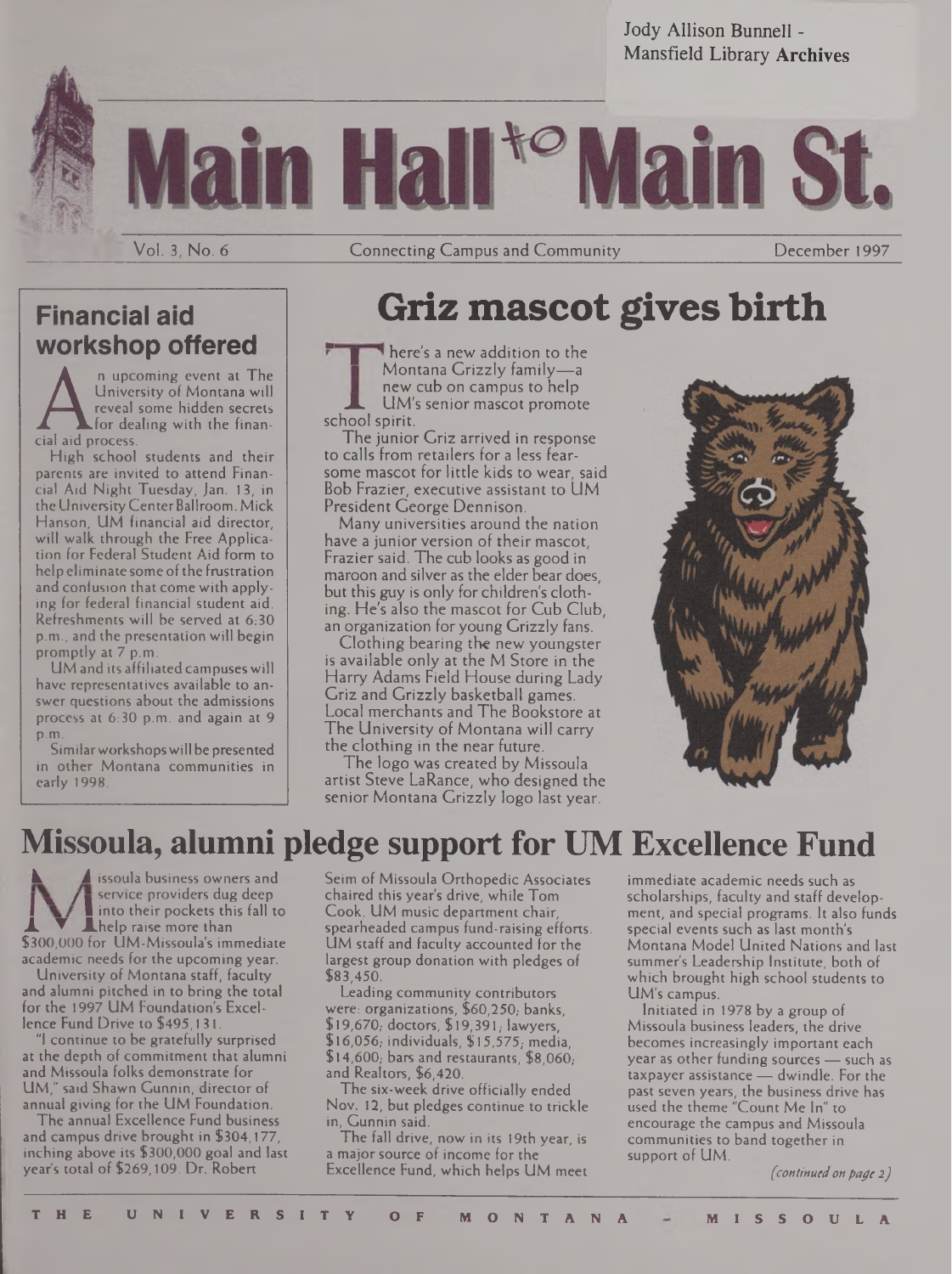A was almost \$191,000 richer,<br>thanks to the generosity of UM<br>alumni and parents of current UM<br>students. The phanathan goal of raising fter 30 nights of calling, campus was almost \$191,000 richer,  $\overline{\mathsf{t}}$  thanks to the generosity of  $\overline{\mathsf{U}}\mathsf{M}$ students. The phonathon goal of raising \$115,994 from alumni was easily surpassed with total pledges of \$181,781 made by 3,004 donors, including 499 who contributed for the first time this year.

Gunnin said this was the first year that parents of current UM students were contacted. They responded with \$9,173 in pledges.

College of Arts and Sciences alums topped the list with \$42,458 in pledges, followed by the School of Business Administration with \$41,525. Law school alums accounted for the single largest increase over last year's contributions with \$24,343, compared with \$9,167 in 1996.

### **UM Calendar**

**Saturday, Dec. 20 Christmas vacation/semester break—**through Jan. 25.

**Thursday, Dec. 25 Holiday—**UM offices closed for Christmas.

**Sunday, Dec. 28 Basketball—Lady Griz vs. Pringgtglh (6th Annual Western** States Showdown), 6:30 p.m, consolation game 6:30 p.m. and cham**pionship, 8:30 p m. on Dec. 29 Dahlberg Arena. <sup>J</sup> <sup>11</sup> \**

**Tuesday, Dec. 30 Basketball—Grizzlies,vs. Alaska-Fairbanks, 7'05 p.m., DahlbergArefia.**

**Thursday, Jan^a Holiday—UM offices closed** for New Year's Day.

**Saturday, Jan. .3 Basketball—**Grizzlies vs. Idaho State, 2:05 p.m., Dahlberg Arena.

**Monday, Jan. 5 Intersession classes begin** through Jan. 23.

**Thursday, Jan. 8 Basketball—**Lady Griz vs. Northern Arizona, 7:05 p.m., Dahlberg Arena.

**Saturday, Jan. 10 Basketball—**Lady Griz vs. Cal State Northridge, 7:05 p.m., Dahlberg Arena.

### Excellence—continued **Get Wild:** Cookbook shares UM chefs' recipes *for big game gourmet*

W ith hunting season behind if<br>freezers stocked with veniso<br>to get them through the coming year.<br>Instead of frying a slab of deer meat fo ith hunting season behind us, many Montanans have freezers stocked with venison Instead of frying a slab of deer meat for dinner, try one of UM Dining Services' tantalizing alternatives — a seared venison steak with mushroom wine sauce on a savory mushroom charlotte, or perhaps a venison stroganoff soup.

Since 1993, Dining Services chefs have shared their favorite big game recipes with University staff and faculty at an annual "Getting Wild With Wild Game" night. The chefs team up with UM's Wellness Center to teach healthier, more appetizing ways to prepare all sorts of wild game, from duck and goose to cougar and bear. The cooking show brings rave reviews from capacity crowds each year.

Now recipes for gourmet game dishes can be yours with Dining Services' "Getting Wild With Wild Game Cookbook." Cookbooks include a collection of recipes from each year of the event, along with a few of the chefs' personal favorites. Also included are tips for stovetop smoking, nutritional benefits of wild game and butchering guides.

Cookbooks cost \$12, plus \$2.50 for this year's insert, which includes recipes



**UM chef Martin Albrecht serves up pots of venison Stroganoff soup at this year's "Getting Wild With Wild Game Cooking Show" held recently on campus.**

for scarlet salmon and trout, moose mincemeat tartlets, gumbo with pheasant and elk sausage, and venison and pheasant in scotch whiskey thyme sauce.

To order a cookbook, call (406) 243- 6325 or write Dining Services, Lodge 152A, The University of Montana, Missoula, 59812.

## **UM seeks public input on Mount Sentinel weed plan**

**Paraft plan for controlling noxious**<br>
weeds on Mount Sentinel.<br>
The plan, which replaces an earlier, ublic comment is invited on a new draft plan for controlling noxious weeds on Mount Sentinel.

controversial plan, proposes a six-year program of grasslands restoration, weed management and research on weed control techniques. Three alternatives are proposed, one of which will be implemented in five management zones in accordance with management goals for the zones.

Alternative A would offer no action or treatments of any kind. Alternative <sup>B</sup> proposes native plant restoration and integrated weed management without herbicides, which includes hand-pulling, biomanagement, revegetation and experimental grazing. Alternative C uses the same techniques as Alternative B, but with the addition of minimal herbicide use. Alternative C is the choice preferred by the plan's drafters, but public comments will be taken into consideration before a final decision is made.

The plan outlines directives for the use of herbicides, including ground application in spot treatments, public notification and monitoring for herbicidal leaching.

The plan's objectives are to achieve weed control methods that don't have negative impacts on human health and the environment, control invasive weed species and prevent the spread of weeds from UM land to neighboring properties, facilitate restoration of native plants, apply species- and site-specific treatments, and time treatments according to the natural life cycle of weeds for maximum effectiveness.

Reserved copies of the plan are available for public review at the Missoula Public Library. Individuals may obtain their own copies on campus at the Mansfield Library and at the University Center Information Desk.

Written public comments may be directed to: Mount Sentinel Management Plan, Environmental Studies Program, Rankin Hall, The University of Montana, Missoula, MT 59812.

Public comments and suggestions will be accepted in writing through Feb. 5, 1998. Public comment also will be accepted at a follow-up meeting to be held in early February.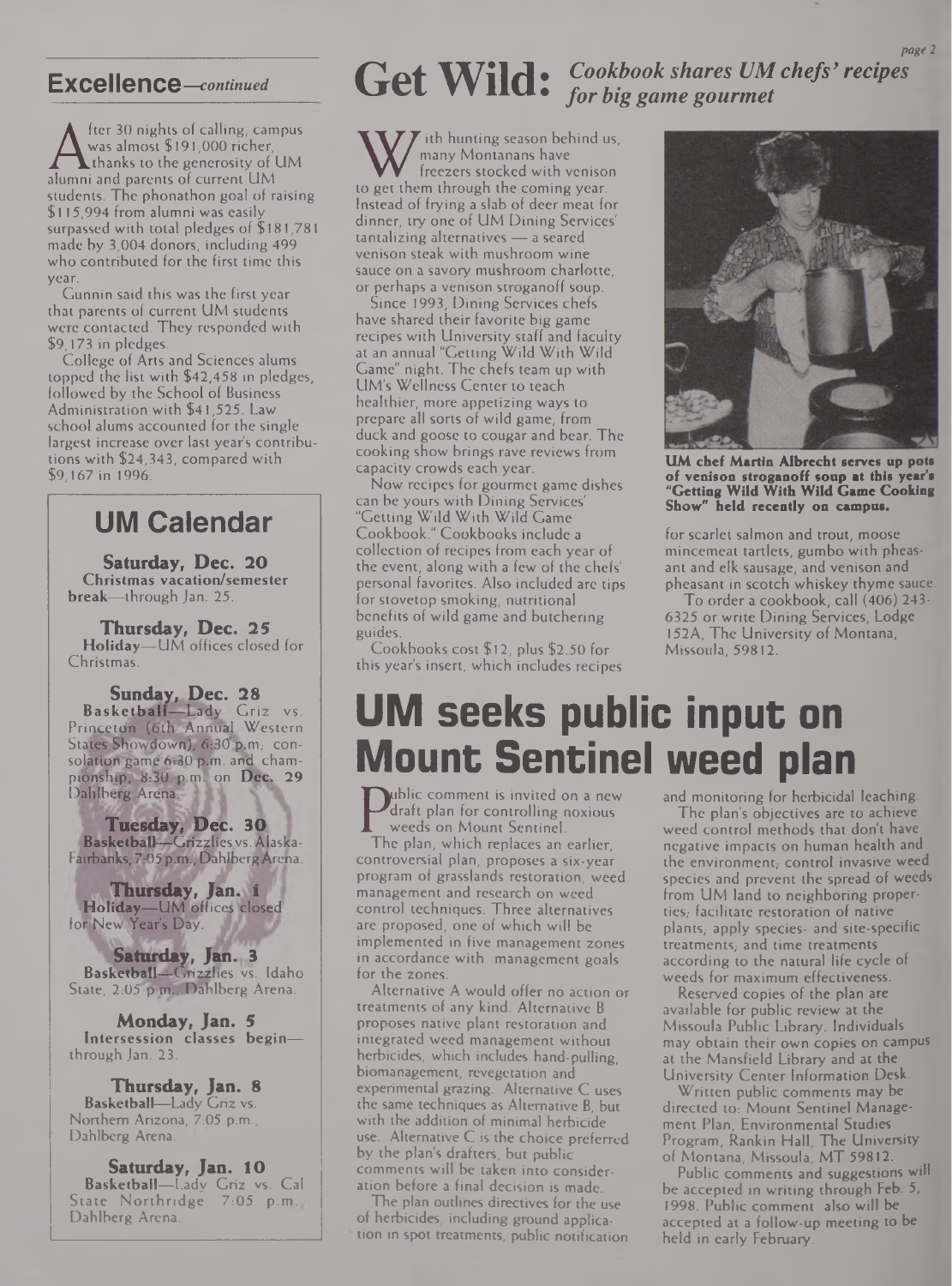

**2017, Montana Odyssey—**UM President George Dennison and Gov. Marc Racicot co-hosted a daylong conference at the Center at Salmon Lake to discuss the major trends likely to shape Montana's future into the next century. The Nov. 3 conference, titled Montana Trends, was attended by 28 Montana leaders representing virtually all sectors of the state's economic, government and education systems. Conference participants were challenged to provide a vision for Montana 20 years from now..The idea for Montana Trends grew out of the current strategic planning process and a perceived need to align UM's plans to the state's projected future. A summary, list of conference participants and the group's vision statement are posted on the Web at: <http://www.umt.edu/mttrends>.

**Wilderness, Web-style—**<sup>A</sup> wilderness management course developed at UM for use on the Internet has received the Outstanding Credit Program of the Year Award from Region 7 of the University Continuing Education Association. The course, one of six in the UM forestry school's Wilderness Management Distance Education Program, was successfully piloted last winter with 23 students at the University of Minnesota-Crookston. It was the first offering of its kind nationally for a wilderness-oriented college course.

**Brotherly Run—**Keeping with tradition, members of the UM chapter of Sigma Phi Epsilon made the fraternity's biennial run to Bozeman for the Griz-Cat game Nov. 22 to raise money for Missoula's YWCA. The runners divided the distance into four shifts of 50 miles, with each runner in his shift taking a few miles at a time.

**Frigid Frolics—**Grizzly football fans have enjoyed tailgate parties before home games for years. Now basketball fans can do the same. The Polar Bear Club, located in a tent set up on the lawn in front of the Campus Rec Annex, will sport parties where hamburgers, chili, beer and pop are sold an hour before select home games. Party at the Polar Bear Club before Lady Griz games Jan. 10, 25 and 30, and Feb. 21. Parties will be held before Grizzly men's games Jan. 3 and 17, and Feb. 6, 7 and 28.

**Worldwide Warbler—**One of the world's foremost ornithology journals is quietly being edited at UM. The Auk, now in its 114th year, has called UM home since November 1995. Like many scientific journals, The Auk is passed from editor to editor. Current Editor-in-Chief Tom Martin, of UM's Montana Cooperative Wildlife Research Unit, has made a four-year commitment to producing The Auk. UM's Jeff Marks serves as the quarterly's managing editor. Published by The American Ornithologists' Union in Washington, D.C., The Auk contains cutting-edge scientific research on birds. With a reputation for impeccably high standards, The Auk commands the respect of the world's leading ornithologists.

**Academic All-star—**Grizzly running back Josh Branen has never been short on academic honors when he's not running long to score touchdowns on the football field. Branen was selected as a National Football Foundation Scholar-Athlete for 1997. The honor earned him an \$18,000 two-year, post-graduate fellowship. The senior in pre-physical therapy, from Moscow, Idaho, maintains a 4.0 grade point average at UM.

**Top Scholar—**Elaine Caton, <sup>a</sup> postdoctoral scholar at UM, is one of 28 people nationwide to receive a National Science Foundation fellowship. She was awarded the Postdoctoral Fellowship in Science, Mathematics, Engineering and Technology Education for her program proposal on forming "eco-partnerships" between ecologists and K-12 teachers in western Montana. The project aims to get scientists and teachers working together to develop ecology teaching programs. The fellowship is for two years with a third year contingent on funding.

**Native Tribute—**Johnna Espinoza, an Arlee native and former UM student, was honored recently with a first-place award for "best documentary" from the Native American Journalists Association. As part of her project for a master's degree in journalism, Espinoza produced a half-hour documentary, "Indian Basketball: A Wider Circle," which focuses on four legendary Indian basketball players from Montana and the cultural importance of the sport. UM

students James Rafferty and Shannon Dell were photographer and editor for the documentary, which premiered on Montana television networks last March.

**Griz Connections—**Montana Grizzly basketball fans can catch playby-play action on the Grizzly Sports Network with live broadcasts on 18 radio stations across Montana. Halftime shows hosted by veteran broadcaster Bill Knowles, a UM radio-TV professor, feature interviews with University faculty, staff, administrators and students about academic programs, research and UM events. The Grizzly Sports Network can be heard on KYLT, Missoula,- KCAP, Helena,- KXGN, Glendive, KXTL, Butte, KGLM, Anaconda, KDRG, Deer Lodge, KMTA and KMCM, Miles City,- KXLO, Lewistown,- KXGF, Great Falls,- KOFI, Kalispell,- KBLG, Billings,- KLYQ, Hamilton, KPRK, Livingston, KVCK, Wolf Point, KWYS, West Yellowstone, and KATO, Plentywood.

**'Backroads' Accessible—**The latest addition to UM's award-winning "Backroads of Montana" documentary series is now available at more than 140 city, county and college libraries in Montana. "Wool and Wind" does some sailing on ice near Helena, gliding over Flathead Valley, sightseeing in Glacier National Park and sheepshearing near Absarokee. It's a much more "physical show" than the previous nine episodes, co-producer Gus Chambers said. Individual copies of the 10 episodes are available for \$19.95 each. Call (406) 243-4093 to request an order form.

**Technology Access—**UM's Rural Institute on Disabilities has opened the Montana Technology Access Center to demonstrate and evaluate assistive technology for people with disabilities. The service, located in the Human Development Center at UM's Student Health Service, 634 Eddy Ave., offers disabled people the chance to see — and even try — equipment that will enable them to be more independent. A public open house early next year will feature equipment demonstrations, and vendors of assistive equipment will provide displays and demonstrations as well. For more information, call Frances Miller at 243-5956 or (800) 732-0323.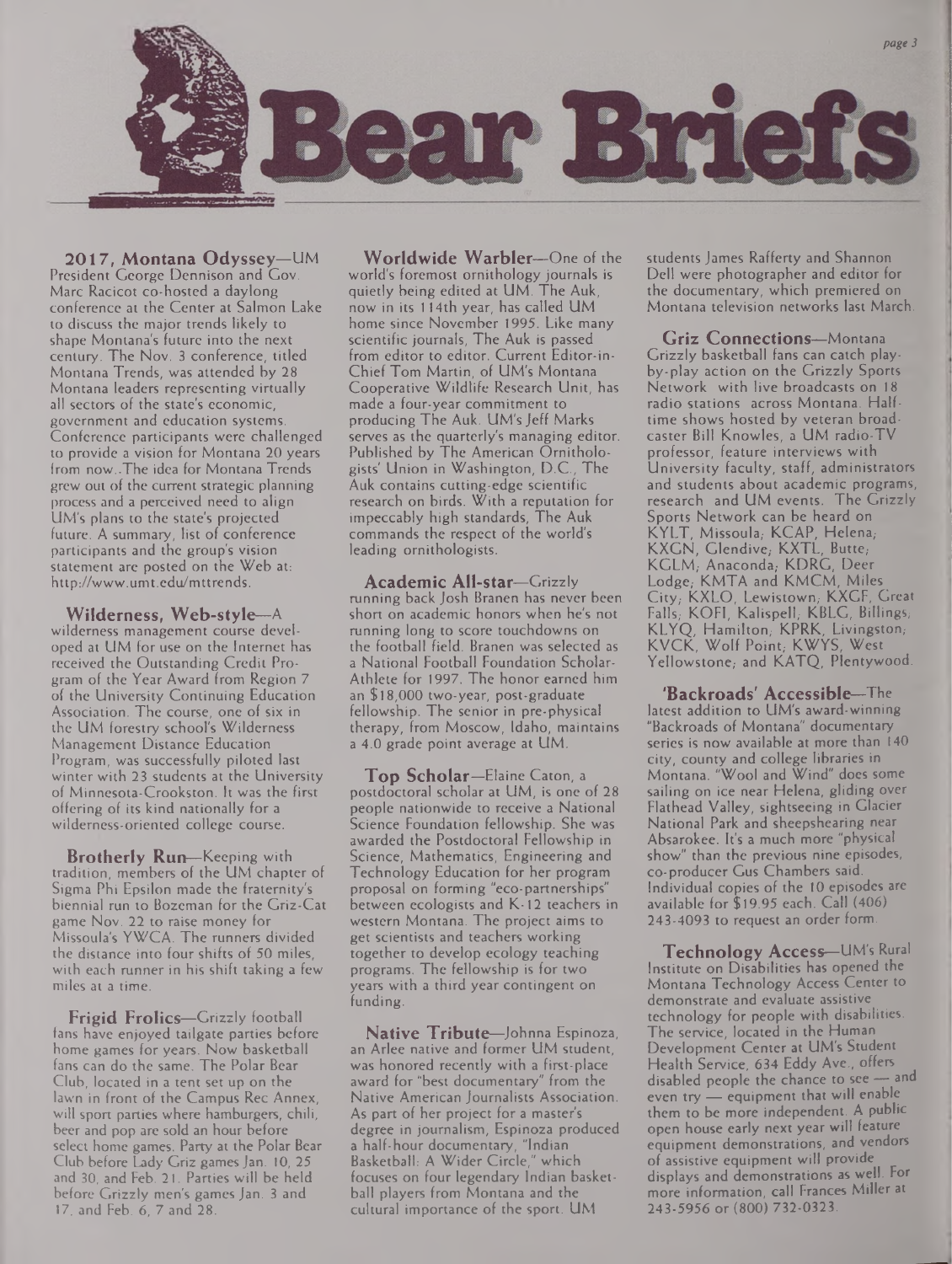# **From the bones up**

#### *UM anthropologisthelpslawenforcementreconstructremains*

**Written by Patia Stephens Photographed by Todd Goodrich**

kulls, skeletons and corpses are something most people want to confront only on Halloween. But Garry Kerr faces them on a regular basis, and what's more, he enjoys it.

Kerr doesn't look like a man obsessed with the macabre. He doesn't act like a guy who spent this morning performing an autopsy. His demeanor is more that of an enthusiastic, overgrown boy-next-door than that of an anthropologist who specializes in forensic assessment and reconstruction of human remains. But Kerr's life resembles something out of a bestselling crime novel.

An instructor at UM, Kerr spends his classroom time teaching anthropology, casting and facial reconstruction.

Outside the classroom, he is often found working with Montana law enforcement on forensic cases or assisting the state medical examiner on autopsies. Teaching and learning are central to everything he does.

"Teaching has been my goal since the day <sup>I</sup> first had conscious thought," Kerr said. "There's something about it, watching it spark an idea. You get such a rush from teaching students who want to learn."

In his facial reconstruction classes, Kerr teaches students how to rebuild a

face from the bone up. Starting with a plaster cast of a skull, the class assesses the skull for age, gender and race. Markers are then placed on the skull to signify flesh thickness, based on statistical norms collected by anthropologists during wartime. Art and science combine in the next step, when the business of building facial expression begins. Based on what is known about the age, health and lifestyle of the person who once inhabited the skull, facial characteristics such as wrinkles and scars are added.

The result is an object that looks eerily human and often evokes emotional responses from students working on it.

"It's kind of spooky watching them communicate with these people," Kerr said. "One student working on a 3-year-old girl killed by her father started talking to her. She said 'Oh, I'm so sorry this happened to you. You must have been so  $be a util.$ 

Facial reconstruction is often able to give crime victims back their identity, which means cases can be closed and families can get answers.

The same motive underlies Kerr's interest in unidentified skeletal remains. Even a small bone fragment can provide clues that will help law enforcement get to the bottom of a crime.

In one prominent Missoula case, Kerr found himself at the bottom of an outhouse looking for clues. It was February 1994, and a 15-year-old girl had confessed to shooting her father and, with her mothers and brother's help, burning his body

and dumping it in the outhouse. Kerr, at the time a graduate student in anthropology, was called to the site to help officials positively identify the remains.

While he and two other students excavated the outhouse and law enforcement looked on with relief that they weren't the ones down in the muck, Kerr found a chunk of bone marred by a small, callous-like bump. When the bump was removed, it revealed a brass screw that perfectly matched an X-ray taken by the murder victim's surgeon. The positive ID saved law enforcement from having to put the remains through extensive — and expensive — DNA testing.

Kerr is currently involved with the investigation of a body found recently in Gallatin County. His role includes transporting the body from the crime lab to the University and, likely, working on the investigative team alongside UM anthropology Associate Professor Randall Skelton. Once the body is

assessed for basics such as gender, age, race, height and trauma, the team will turn that information over to the coroner's office and the crime lab.

Searching for clues is a big part of Kerr's work with the state medical examiner. When someone dies without a witness, an autopsy is performed to try to ascertain whether the death was by natural causes, suicide, homicide or an accident.

"Most of the time we can find out how the person died," he said. "And you find out as much about how they lived as how they died."

Kerr sees his work as a community service and, often, a chance to right a wrong.

"When it's a young child who's

been abused or a woman who's been violated, you really want to find out what happened so that whoever did it can be held accountable," he said.

But what keeps him coming back is the vast knowledge that can be gained by performing an autopsy. Although he said he never loses sight of the human being he is working on, the body's internal workings fascinate him.

"I've learned more by assisting the ME (medical examiner) than <sup>I</sup> would have in 10 years of med school," he said.

Kerr's enthusiasm is contagious, his fascination with the dead hard to resist. No doubt he's inspired more than a few students to pursue a career in forensics. And it's a field open to all, he stressed.

"You don't have to be an old, white male to be in forensics," he said. "There are more women than men, and more under 40 than over 40."

At only 38 years old, Kerr has a reputation for being an excellent teacher. In an "Uncensored Course Guide," in which students give their noholds-barred opinions on instructors and classes, Kerr received straight A's. He pointed to his rich life experiences and love of learning to explain students' rave reviews.

"Having had a full life is great when you're a teacher," he said. 'The more things <sup>I</sup> do, the better <sup>1</sup> am."

The worst crime, according to Kerr, is boredom. By getting up dose and personal with death, his zest for life is renewed.

"Life fascinates me," he said. "As we say in the crime lab, it's better than the alternative.

**Kerr identifies skulls in his UM lab.**

*"Mostofthe time toe canfind out bow the person died. And youfindoutas much about how they livedas how theydied."*

*—GarryKerr*

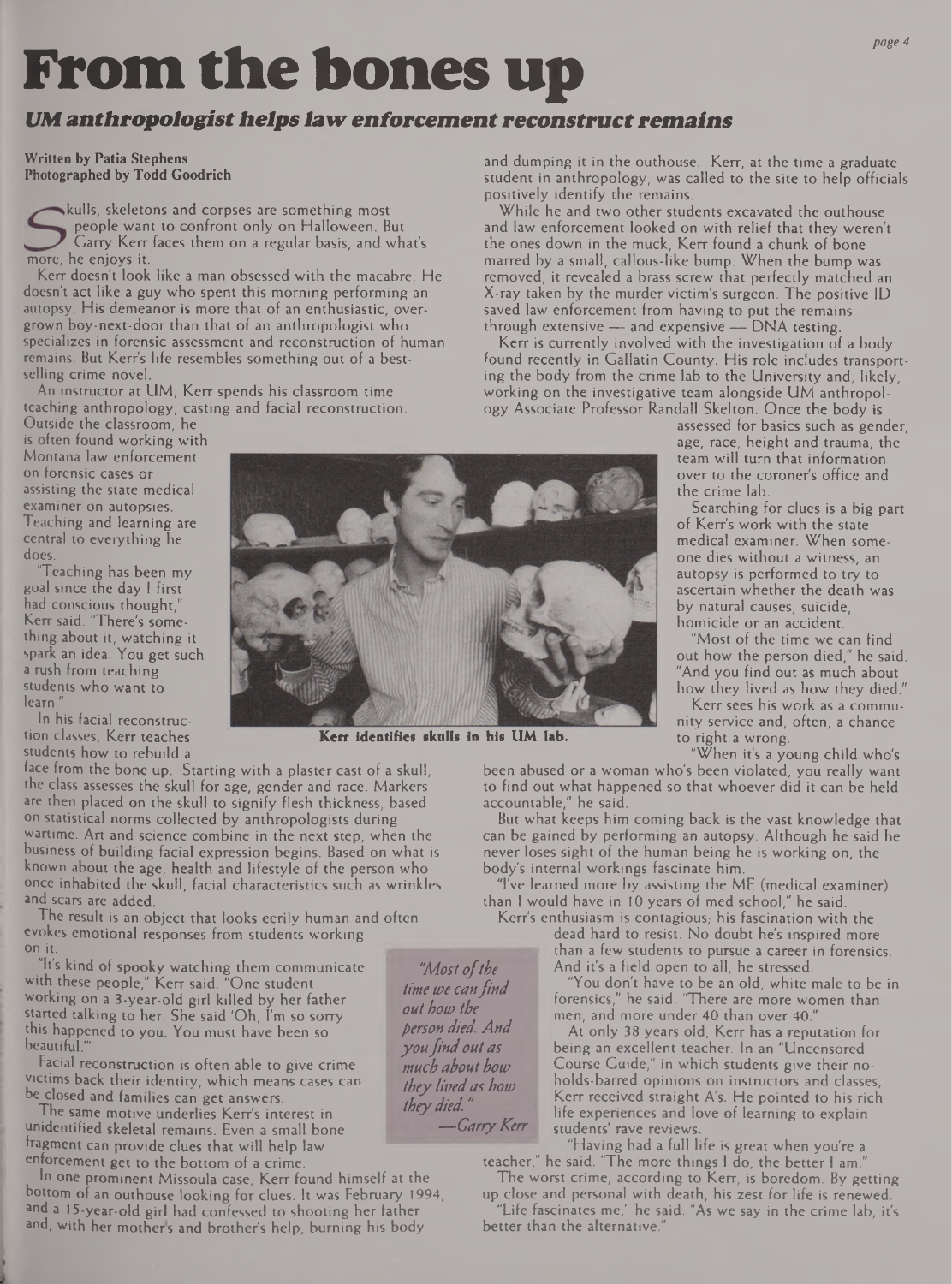### UM students take President Clinton's reading challenge

Wenty-six sturfrom UM are<br>
Fresident Clin<br>
America Reac<br>
Challenge to heart by wenty-six students from UM are taking President Clinton's America Reads volunteering to tutor elementary and middle school children in the Missoula community.

The UM students are members of AmeriCorps, a national program that provides community service in exchange for educational grants.

The America Reads Challenge, announced last year, is designed to address the fact that 40 percent of American children are not reading well enough by the third grade.

To combat the problem, Clinton called for 30,000 reading specialists and tutor coordinators to help mobilize an army of reading tutors.

UM President George Dennison was appointed to President Clinton's steering committee of America Reads Challenge, and this semester the program is beginning to benefit the local community.

Teachers are excited about the concept of college students getting involved in the classroom outside the realm of student teaching." said Andrea Vernon, director of Volunteer Action Services at UM.

In 15 schools around Missoula the UM students are each tutoring an average of 10 hours a week. After 300 hours of tutoring, the student will receive an educational grant of \$750.

Aubrey Hancock, a French major, is a reading tutor who

### **Listen to tales of Christmas**

Those who attend Children's Story Hour at The Bookstore at UM will get a special holiday treat in December. From 11 a.m. to noon Saturday, Dec. 20, the story hour will feature Missoula author Lorinda Smith, who will read to children from her book, "Christmas Eve Stories." Smith also will autograph her work.

Although the Children's Story Hour on Dec. 20 is extraspecial, the story hour program is nothing new. For the past five years, parents in the University and Missoula communities have been able to bring their children to the free weekly event. Every Saturday from <sup>11</sup> a.m. to noon, a UM student volunteer reads stories to children of all ages.

Besides listening to stories, children can also enjoy cookies and coloring. The only requirement for story hour is that parents stay in or close to the children's areaofThe Bookstore in the University Center.

works with two students in first grade. One student is hyperactive and the other didn't attend kindergarten.

"I'm basically working one on one to help them catch up to the other kids' Hancock said.

"They're both really bright kids. For the most part they just get distracted."

Several studies have shown that sustained individualized attention and tutoring combined with parental attention can raise reading levels substantially.

Vernon said the program has benefited UM student tutors as well, by making them feel more connected to their community.

"I have been very impressed with the amount of student interest in the program," Vernon said. "There seems to be a growing commitment to student involvement in the community.

*—BethAnn Cogswell*

### **Grizzly athletes visit local schools**

W Like mos<br>
students<br>
enjoying a break from hile most UM students were classes on Veterans Day, Grizzly studentathletes were busy teaching Missoula children and teens how to make smart choices in life.

About half of UM's student-athletes donated their time on their day off to visit Missoula County Public Schools' K-12 classrooms as part of a new program, Griz ACES (Athletes

Committed to Excellence in School, Sport, Services and Social responsibility).

Griz ACES is a comprehensive personal development program designed to provide a variety of educational life-skills opportunities, as well as opportunities for community involvement and service.

Dubbed as "Smart Choices Day," the Nov. <sup>11</sup> trek to local schools gave students a chance to meet Grizzly athletes and athletes a chance to gain publicspeaking experience while presenting



**Rylan Jollymore (standing), Grizzly inside linebacker, visited an English class at Sentinel High School on Smart Choices Day. (UM photo by Andy Kemmis)**

themselves as positive role models for youngsters.

"We get so many requests from teachers for our student-athletes to visit area schools," said Marie Porter, Grizzly associate athletic director. "We felt we should implement a program that wouldbenefit both parties.

Porter expects Smart Choices Day to become an annual event. For more information on the event or the Griz ACES program, call Porter at 243-5331.

### **UM, Missoula provide harmony for humanity**

n evening composed of music and charity ushered in this year's holiday season Nov. **JL** 30, on UM's campus. To benefit Missoula's Habitat for Humanity, a performance of Handel's "Messiah," originally created for a charity event in the 1700s, graced the stage of the refurbished University Theatre.

More than \$9,000 was raised to help the organization build houses for families in need. Community members joined UM students, staff, faculty and administrators in contributing their talents, both vocal and instrumental, to the second annual benefit.

Admission to the concert was free. Money raised for the charity came mainly from choir members and public donations, which were accepted at the door.

Nancy Cooper, concert coordinator and visiting assistant professor at UM, played the harpsichord. Retired UM Professor Donald Carey conducted the program. Vocal soloists included UM music faculty Anne Basinski, soprano, Esther England, alto, and Stephen Kalm, bass.